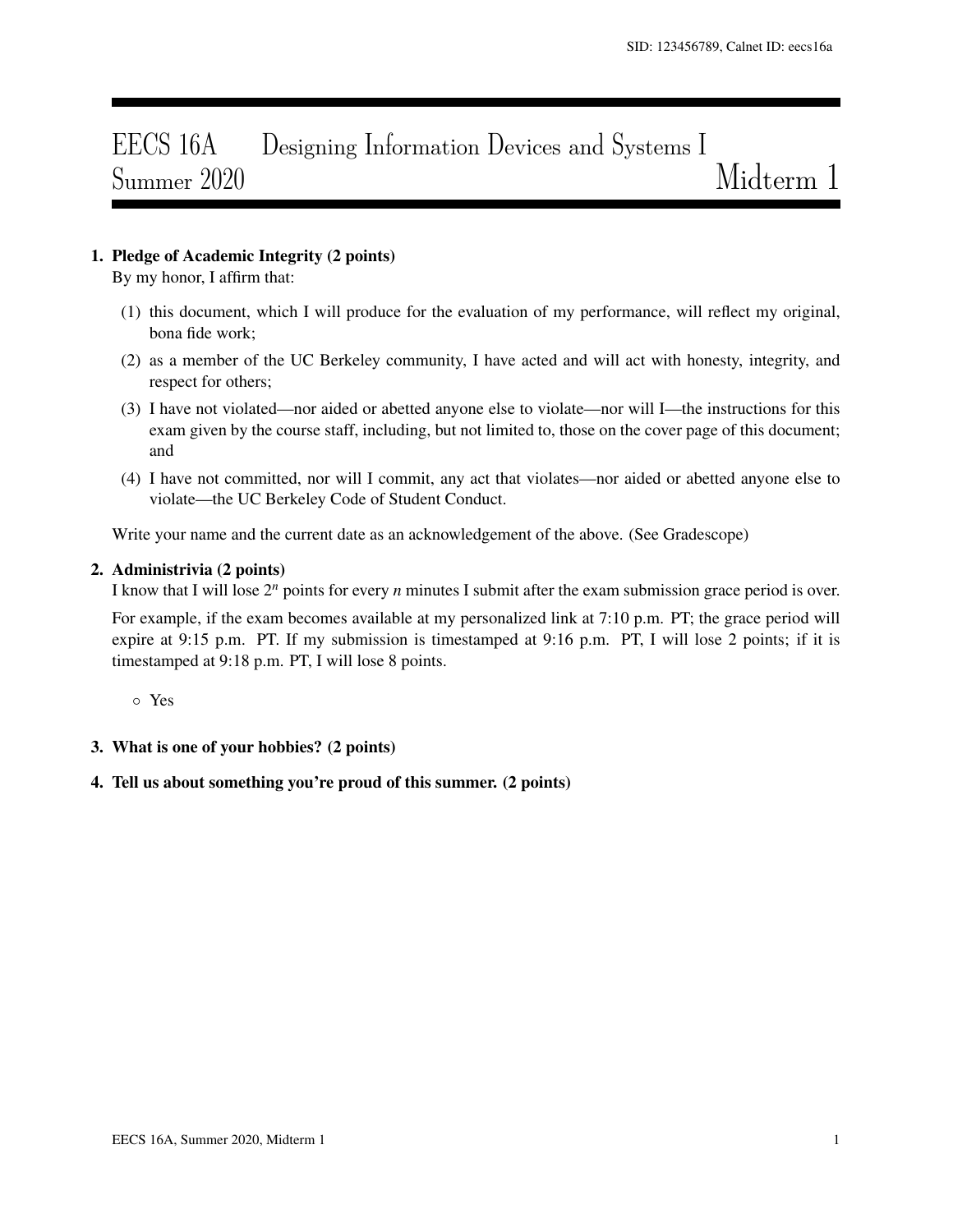#### 5. Eeveelution (20 points)

(a) With your newly acquired knowledge of linear algebra and system modelling, you've got the opportunity to work in the legendary Professor Oak's Lab. His latest research delves into the evolution of Pokémon.

Pokémon evolution is studied using hit points (HP) and combat power (CP). Thus, each Pokémon can be represented with a vector of the form  $\begin{bmatrix} h \\ h \end{bmatrix}$ *c* where *h* stands for HP and *c* stands for CP.

Our study considers Eevee's evolution into Vaporeon, Jolteon, and Flareon, which can be represented by the following transformations:

$$
V\left(\begin{bmatrix}h\\c\end{bmatrix}\right) = \begin{bmatrix}15c + 15h\\4c + 6h + 16\end{bmatrix}
$$

$$
J\left(\begin{bmatrix}h\\c\end{bmatrix}\right) = \begin{bmatrix}15c \cdot h\\4c^2 + 10h\end{bmatrix}
$$

$$
F\left(\begin{bmatrix}h\\c\end{bmatrix}\right) = \begin{bmatrix}14c + 8h\\7c + 16h\end{bmatrix}
$$

Which of the above transformations are linear in  $\begin{bmatrix} h \\ h \end{bmatrix}$ *c* ? Select all that apply.

- (1) *F*
- (2) *V*
- (3) *J*
- (b) Professor Oak's prototype 'Eevolver' can only accept transformations in the form of matrices. Eevee can evolve into the rare psychic Pokémon Espeon through the following transformation:

$$
E\left(\begin{bmatrix}h\\c\end{bmatrix}\right) = \begin{bmatrix}2h\\-5c+29h\end{bmatrix}
$$

The Professor has tasked you to come up with a matrix *P* such that  $E\left(\begin{bmatrix} h & h \\ h & h \end{bmatrix}\right)$  $\begin{bmatrix} h \\ c \end{bmatrix}$   $= P \begin{bmatrix} h \\ c \end{bmatrix}$ *c* 1 Find a correct representation of the *P* matrix.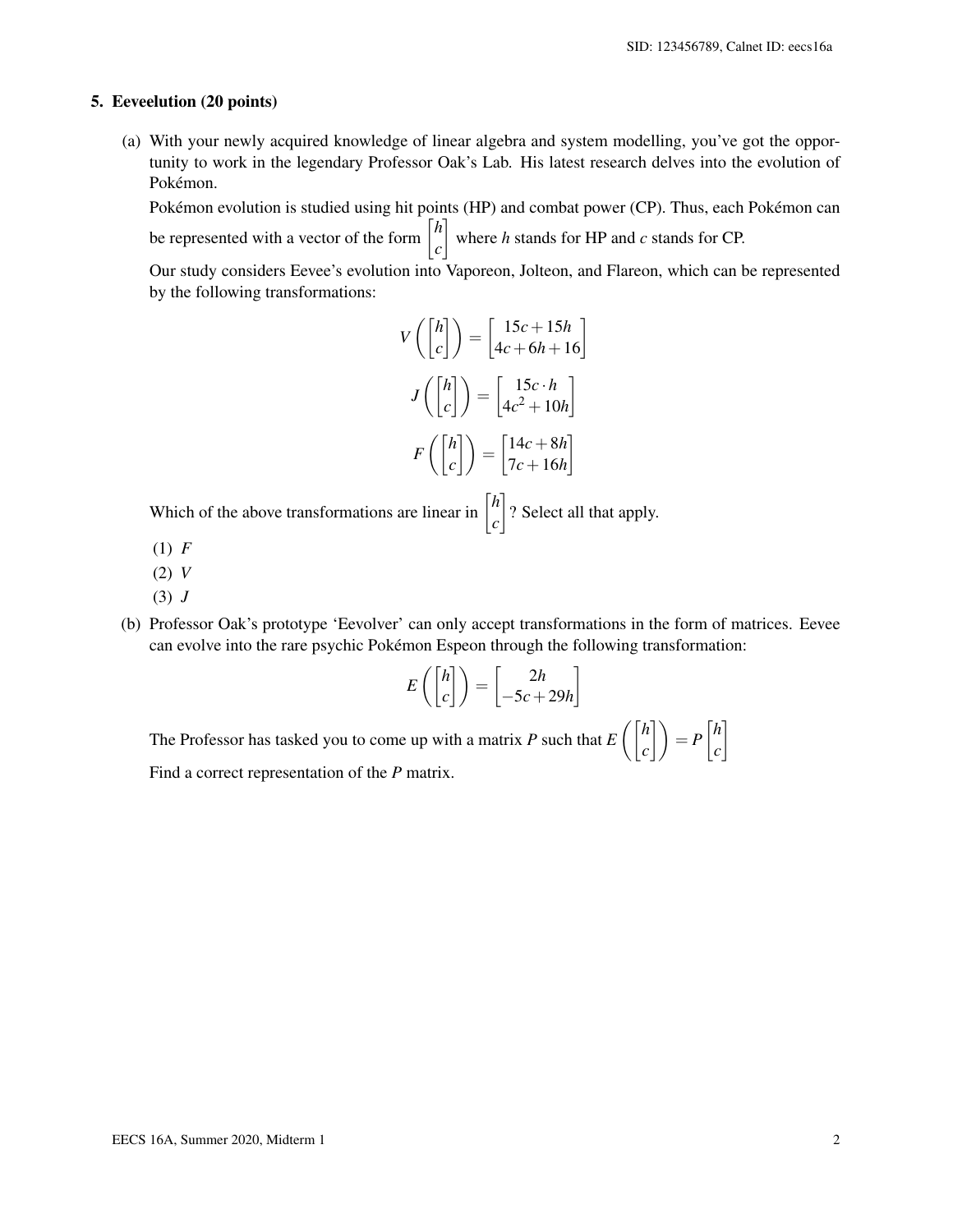- (c) Professor Oak programs three new transformation matrices into his 'Eevolver':
	- *Umbreon Transformation*, represented by the 2×2 matrix *U*
	- *Leafeon Transformation*, represented by the 2×2 matrix *L*
	- *Glaceon Transformation*, represented by the 2×2 matrix *G*

Starting with a Pokémon represented by  $\vec{p} \in \mathbb{R}^2$ , the Professor first applies the **Umbreon Transforma**tion. Then he applies the Leafeon Transformation, and last, he applies the Glaceon Transformation. What expression, in terms of  $L$ ,  $G$ ,  $U$ , and  $\vec{p}$ , represents the Pokémon after this series of transformations?

Professor Oak wants to try repeatedly using his 'Eevolver' on the same Pokémon, but he isn't sure which transformation matrix to try. To help him decide, he asks to you find the eigenvalues and associated eigenspaces of the following matrix:

$$
T = \begin{bmatrix} 16 & 6 \\ -30 & -11 \end{bmatrix}
$$

- (d) State the equation you would solve to find the eigenvalues.
- (e) Professor Oak tells you that one of the eigenvalues is 1. Find the associated eigenspace.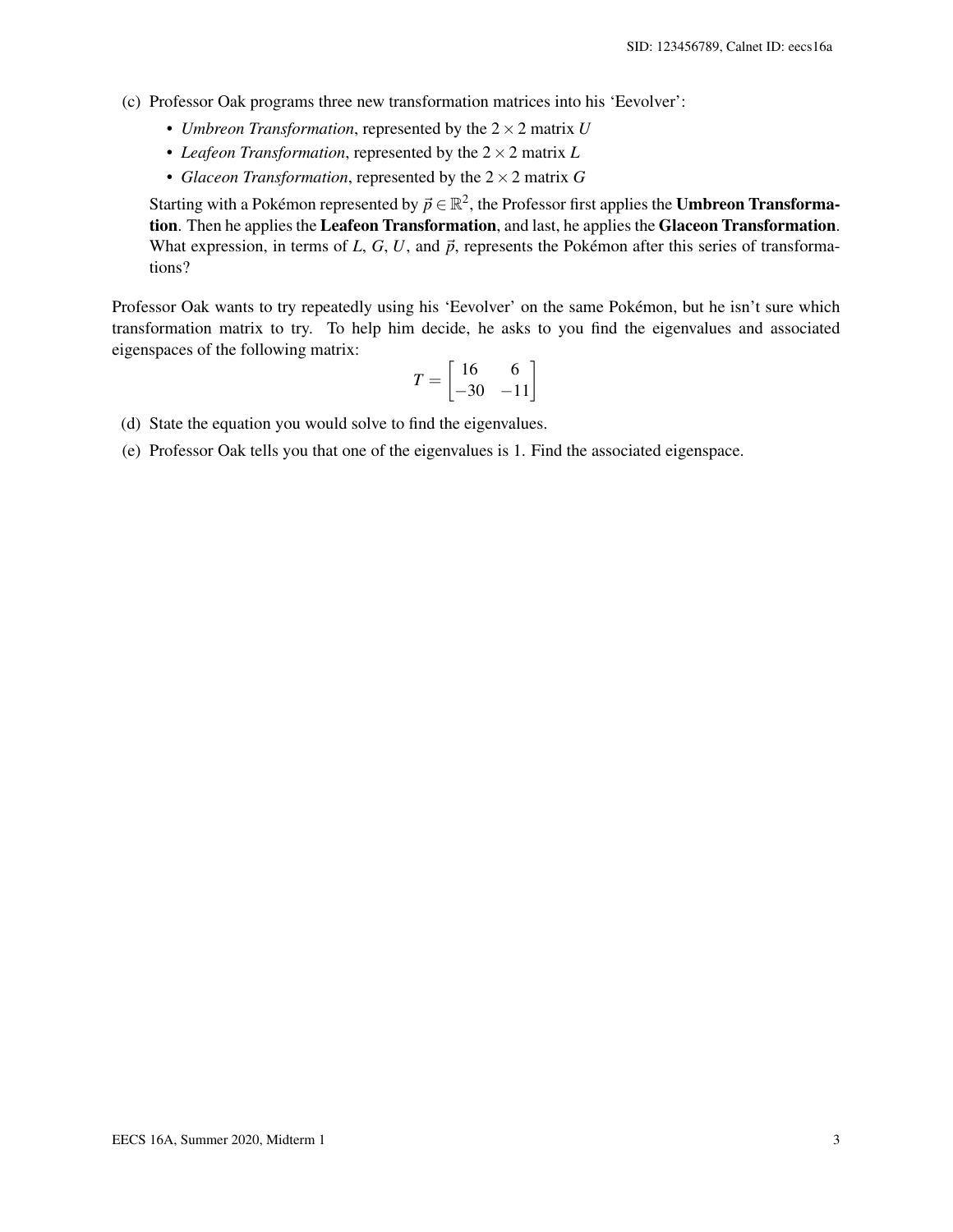# 6. Snackable Linear Combinations (12 points)

(a) You want to make some snacks at home, with the ingredients you have. You limit your options to cookies, bread, muffins and donuts. The table below shows the ingredients needed for each snack.

| <b>Cookies</b>     |  | <b>Bread</b>       |   | <b>Muffins</b>     | <b>Donuts</b>      |  |
|--------------------|--|--------------------|---|--------------------|--------------------|--|
| <b>INGREDIENTS</b> |  | <b>INGREDIENTS</b> |   | <b>INGREDIENTS</b> | <b>INGREDIENTS</b> |  |
| Eggs               |  | Eggs               |   | Eggs               | Eggs               |  |
| Flour (lb)         |  | Flour (lb)         |   | Flour (lb)         | Flour (lb)         |  |
| Butter (tbsp)      |  | Butter (tbsp)      |   | Butter (tbsp)      | Butter (tbsp)      |  |
| Sugar (tbsp)       |  | Sugar (tbsp)       | 4 | Sugar (tbsp)       | Sugar (tbsp)       |  |

You have 21 eggs, 12 lb flour, 34 tbsps butter, 23 tbsps sugar available. You want to use all of these ingredients completely. Frame this problem in the form  $A\vec{x} = \vec{b}$ , where  $\vec{x} = \vec{b}$  $\sqrt{ }$  $\left| \right|$ *xc xb xm xd* 1  $\Bigg\}$ , and  $x_c$ ,  $x_b$ ,  $x_m$ ,  $x_d$ 

represent the quantity of cookies, bread, muffins, and donuts, respectively. Choose the  $A$ ,  $\vec{b}$  pair that can be used to solve for the correct quantities of each snack.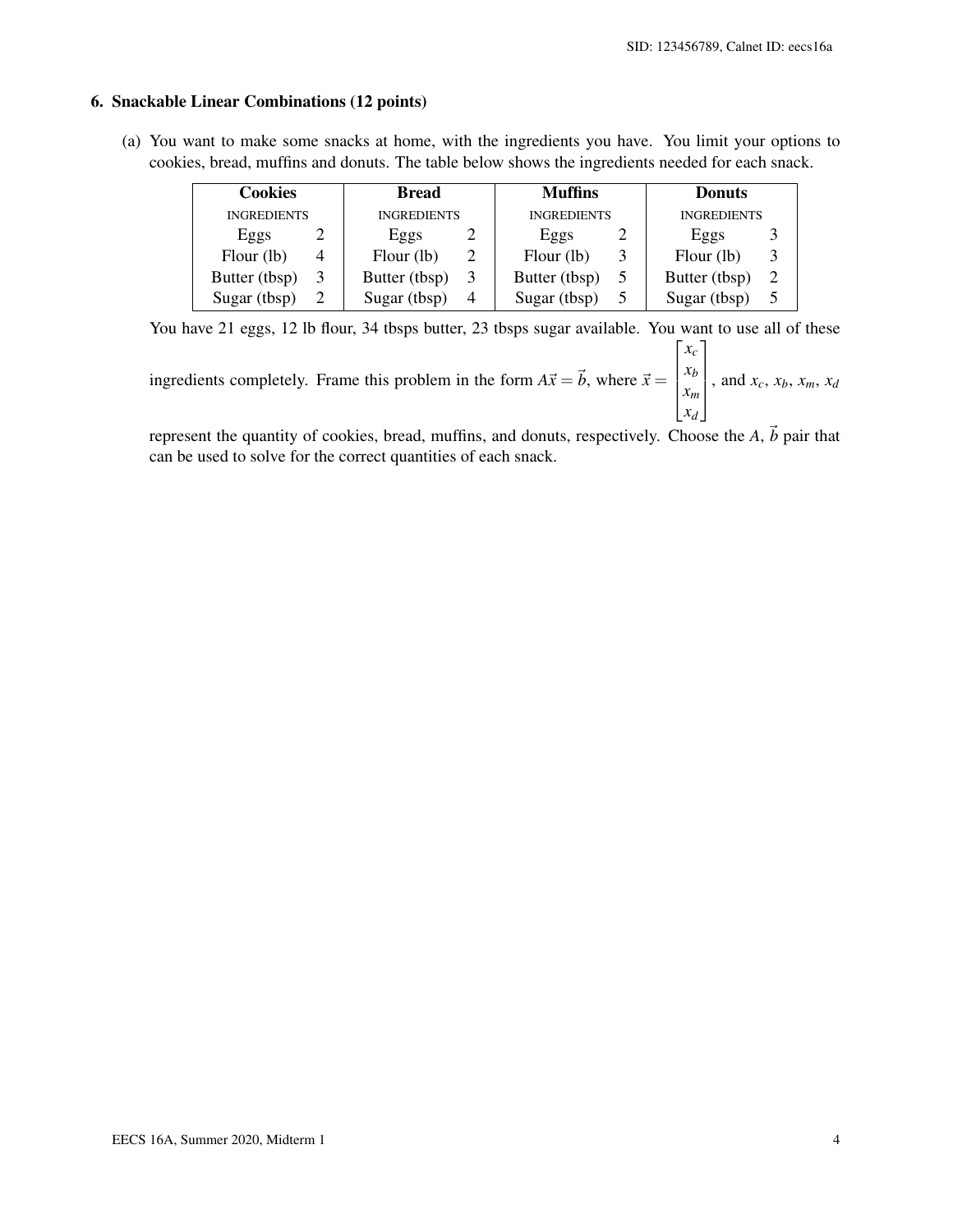(b) You are given a new *A* and  $\vec{b}$ . Shown below are 3 steps of Gaussian Elimination performed on the augmented matrix.

|  |  | $1 \t0 \t3 \t4 \t1$                     | $\begin{bmatrix} 1 & 0 & 3 & 4 \end{bmatrix}$ |  |                                          |
|--|--|-----------------------------------------|-----------------------------------------------|--|------------------------------------------|
|  |  |                                         |                                               |  |                                          |
|  |  |                                         |                                               |  |                                          |
|  |  | $0 \quad 0 \quad 2 \quad 0 \mid 6 \mid$ |                                               |  | $0 \quad 0 \quad 0 \quad 5 \mid -3 \mid$ |

Find the correct row reduction steps.

(c) You later find a new recipe book that you like better. The new *A* matrix created from these recipes is shown below. Find the basis vector for the nullspace of this matrix. Note: You can assume that *a* and *b* are nonzero.

|          | $\overline{1}$                         | $\boldsymbol{0}$ | $\overline{0}$ |                                        |  |
|----------|----------------------------------------|------------------|----------------|----------------------------------------|--|
|          | $\begin{bmatrix} 0 \\ 0 \end{bmatrix}$ |                  | $\overline{2}$ | $\begin{bmatrix} a \\ 0 \end{bmatrix}$ |  |
| $\equiv$ |                                        | $\overline{0}$   | $\bar{b}$      | $\begin{bmatrix} 6 \\ 0 \end{bmatrix}$ |  |
|          | $\overline{0}$                         | $\overline{0}$   | $\overline{0}$ |                                        |  |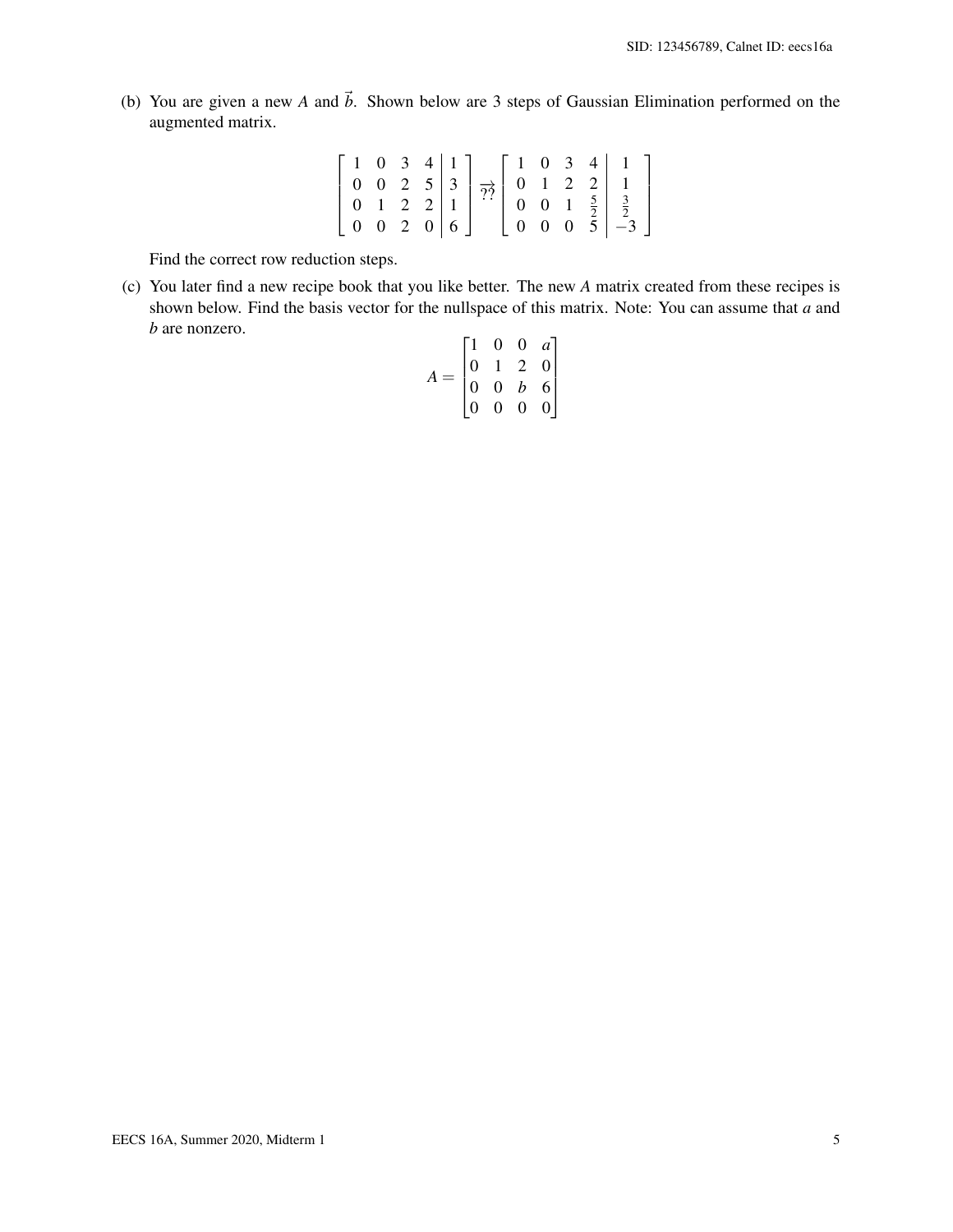## 7. Code Breaker (12 points)

You've been pranked! Your friends have stolen your things and have hidden them all over town. They are communicating messages back and forth that contain coordinates representing the locations of your missing stuff. Unfortunately, your friends are pretty smart, so they've used an encoding matrix to encode the vector of coordinates,

 $\vec{y} = A\vec{x}$ ,

where  $\vec{y}$  is the encoded message,  $\vec{x}$  is the original vector of coordinates, and *A* is the encoding matrix. But not to worry! Your 16A knowledge should help you break the code and find your stuff.

- (a) You've successfully intercepted both the original and encoded versions of one of the locations. If the original vector,  $\vec{x}$ , belongs to  $\mathbb{R}^2$  and the encoded vector,  $\vec{y}$ , belongs to  $\mathbb{R}^6$ , what are the dimensions of the encoding matrix, *A*?
- (b) What is the minimum number of pairs of original and encoded messages that you'd need to intercept in order to determine the encoding matrix?
- (c) We have successfully intercepted *n* pairs of messages, where *n* is greater than or equal to the minimum number of pairs needed to determine the encoding matrix. Which of the following must be true about the *n* intercepted  $\vec{x}$  vectors (original messages) if we want to recover the encoding matrix? Select all that apply.
	- (1) They must all be linearly independent
	- (2) They must span  $\mathbb{R}^2$
	- (3) They must form a basis for  $\mathbb{R}^2$
	- (4) None of these
	- (5) The  $2 \times n$  matrix containing these vectors as columns must have rank 2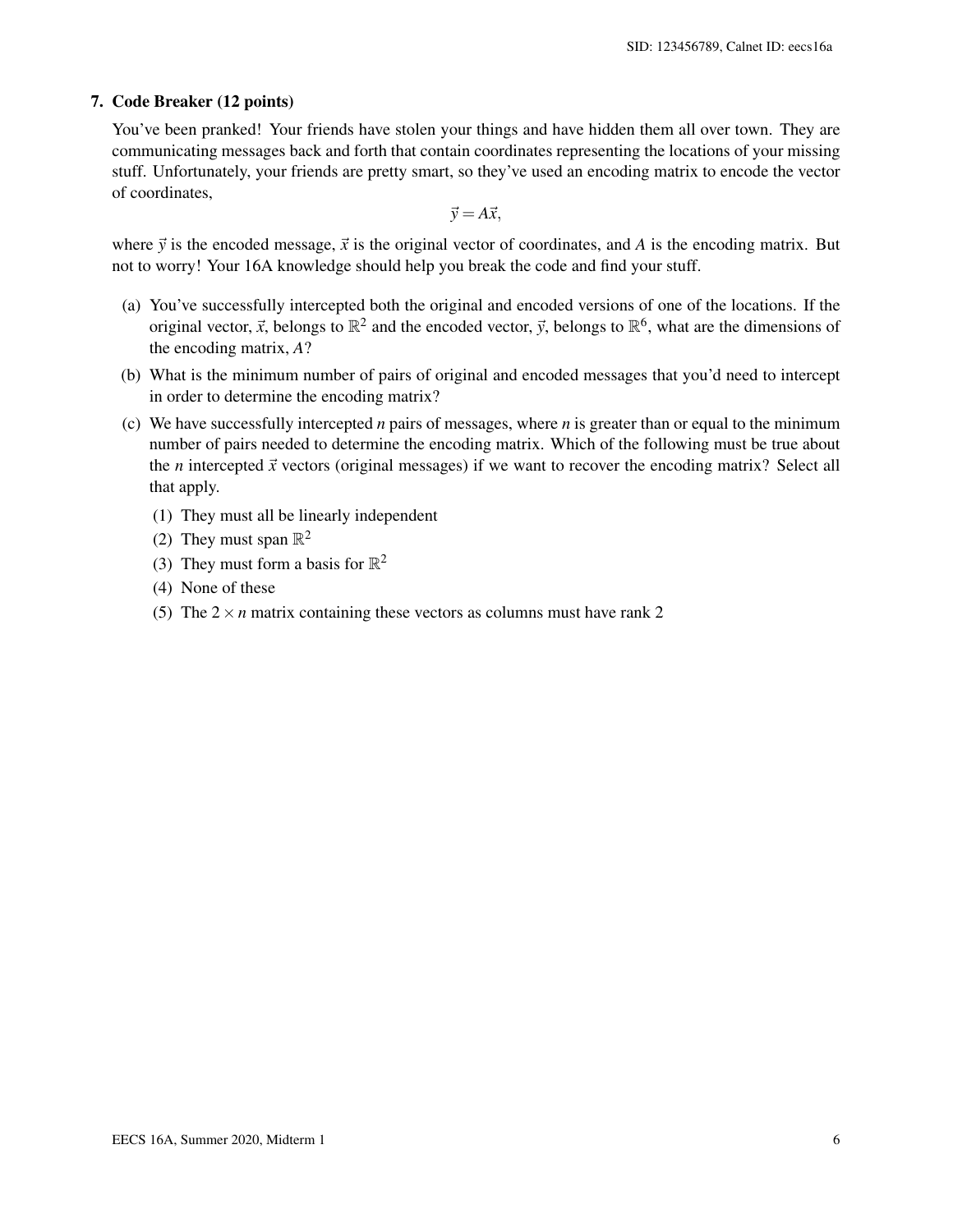#### 8. Fundamental Subspaces (12 points)

(a) You have a  $3 \times 3$  matrix  $A =$  $\sqrt{ }$  $\overline{1}$ | | |  $\vec{v}_1$   $\vec{v}_2$   $\vec{v}_3$ | | | 1 . After performing some row operations, the resulting matrix is:

$$
\begin{bmatrix} * & * & 0 \\ 0 & * & * \\ 0 & 0 & * \end{bmatrix}
$$

Non-zero entries are indicated by  $*$ . Construct a basis for the columnspace of the matrix *A* using  $\vec{v}_1$ ,  $\vec{v}_2$ , and  $\vec{v}_3$ .

(b) What are the rank and nullity of the given matrix *B* where ∗ are non-zero values?

$$
B = \begin{bmatrix} 0 & 0 & * & * & * & * \\ * & * & * & * & * & * \\ 0 & 0 & 0 & 0 & 0 & 0 \\ 0 & 0 & 0 & 0 & 0 & 0 \\ 0 & 0 & 0 & 0 & 0 & 0 \end{bmatrix}
$$

(c) Let's turn our attention to a more general case. Let *M* be a matrix with *m* rows and *n* columns. You visualize the nullspace of this matrix using computer software and see a plane in a three-dimensional space. You then try to visualize the columnspace of the matrix, but cannot as the software reports that it is unable to plot 9-dimensional vectors. Determine *m*, *n*, and the rank of *M*.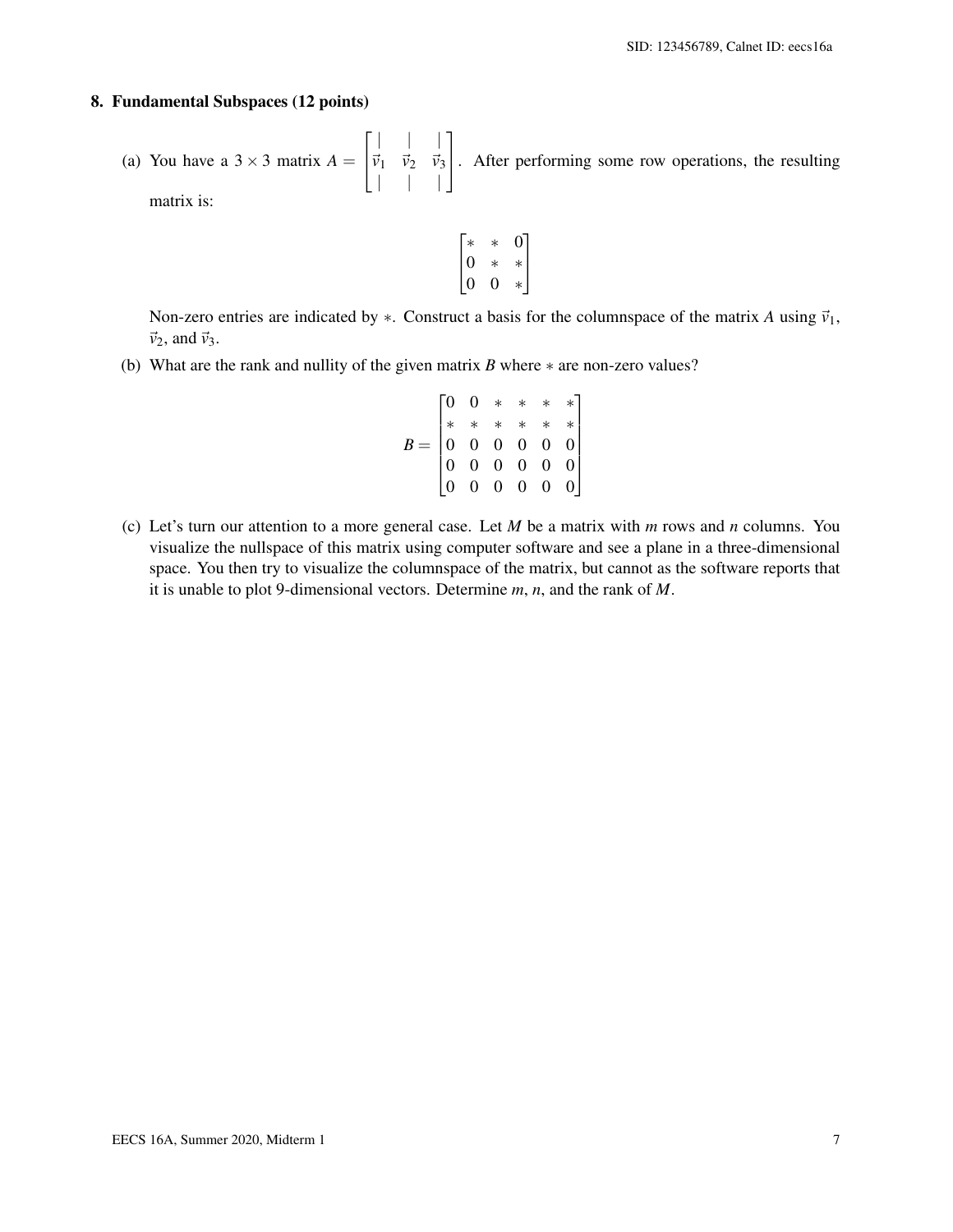# 9. Pumps Problem (16 points)

(a) For the transition diagram below, which values of *a*, *b*, *c* would lead to a conservative system? If this is not possible, please state why.



Figure 1: Transition Diagram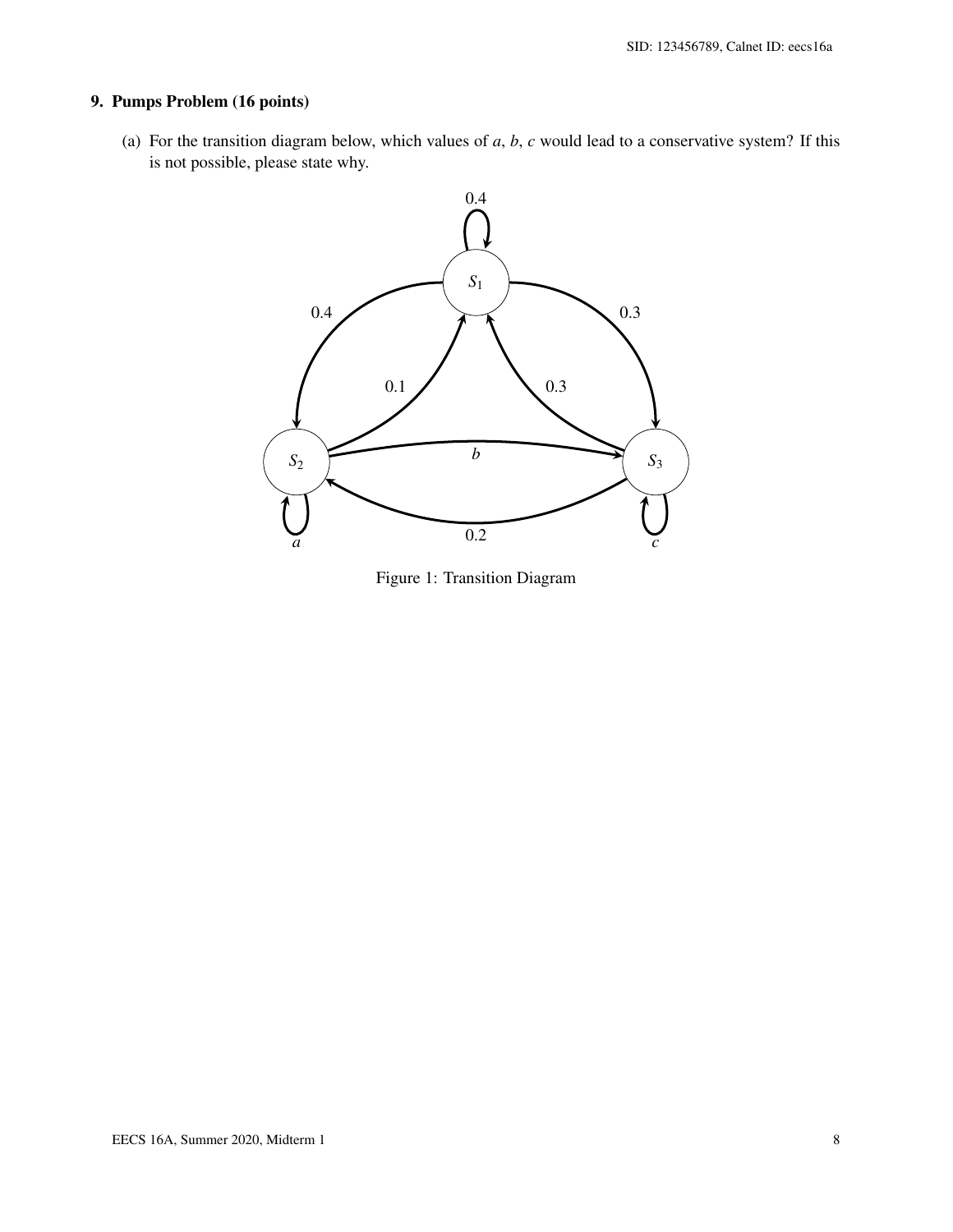(b) For a different system given by transition matrix:

$$
T = \begin{bmatrix} 0.5 & 4.0 & 1.75 \\ 2.0 & 4.0 & -7.0 \\ 1.0 & 2.0 & -2.5 \end{bmatrix}
$$

and state vector  $\vec{x}[n] \in \mathbb{R}^3$  at time  $n \geq 1$  given by

$$
\vec{x}[n] = T\vec{x}[n-1]
$$

What is the vector  $\vec{x}$  such that the current state equals the previous state? In other words what is the  $\vec{x}$ such that  $\vec{x} = \vec{x}[n] = \vec{x}[n-1]$ ?

- (c) For a general system given by a transition matrix  $B \in \mathbb{R}^{n \times n}$ , which statements, if true, must imply that there exists a non-zero  $\vec{x} \in \mathbb{R}^n$  such that  $\vec{x} = B\vec{x}$ ? Choose all that apply.
	- (1) The columns of *B* are linearly dependent.
	- (2) *B*−*I* has a non-trival nullspace.
	- (3) *B*−*I* has a trivial nullspace.
	- (4) The columns of *B*−*I* are linearly dependent.
	- (5) There is an eigenvalue  $\lambda = 1$ .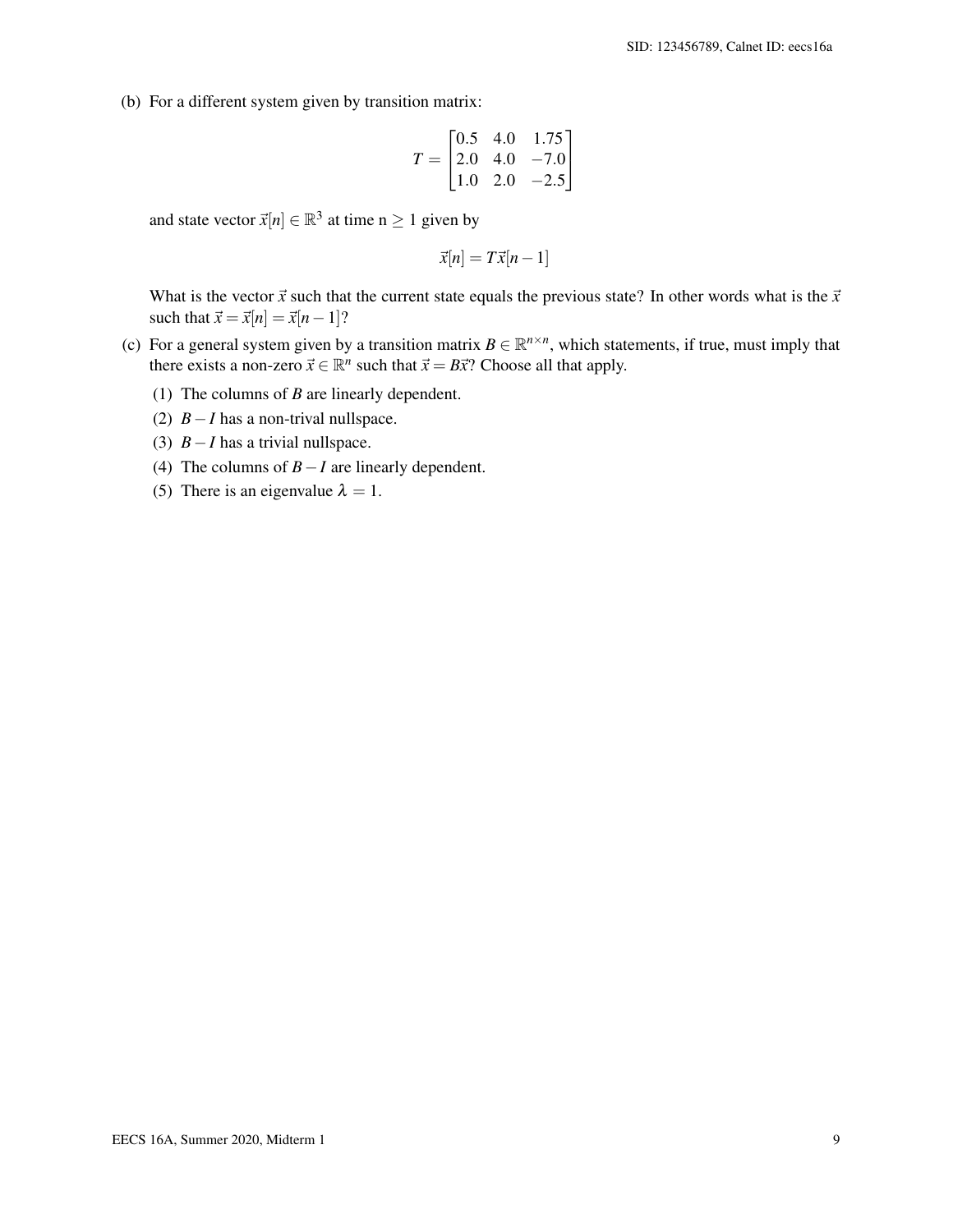(d) Consider a state transition matrix  $A \in \mathbb{R}^{3 \times 3}$  with eigenvalue/eigenvector pairings:

$$
\lambda_1=0.75, \vec{\nu}_1 \quad \lambda_2=1, \vec{\nu}_2 \quad \lambda_3=5, \vec{\nu}_3
$$

where  $\vec{v}_1, \vec{v}_2, \vec{v}_3$  are linearly independent. We can express any initial state vector  $\vec{x}[0] \in \mathbb{R}^3$  as a linear combination of these vectors. In other words:

$$
\vec{x}[0] = \begin{bmatrix} | & | & | \\ \vec{v}_1 & \vec{v}_2 & \vec{v}_3 \\ | & | & | & | \end{bmatrix} \begin{bmatrix} \alpha_1 \\ \alpha_2 \\ \alpha_3 \end{bmatrix} = \begin{bmatrix} | & | & | \\ \vec{v}_1 & \vec{v}_2 & \vec{v}_3 \\ | & | & | & | \end{bmatrix} \vec{\alpha}
$$

For what values of  $\vec{\alpha}$  will this system converge to a non-zero steady state? Choose all that apply.

$$
(1) \quad \vec{\alpha} = \begin{bmatrix} 0 \\ 0 \\ 7 \end{bmatrix} \qquad (2) \quad \vec{\alpha} = \begin{bmatrix} 2 \\ 0.5 \\ 0.5 \end{bmatrix} \qquad (3) \quad \vec{\alpha} = \begin{bmatrix} -8 \\ 4 \\ 0 \end{bmatrix} \qquad (4) \quad \vec{\alpha} = \begin{bmatrix} 0 \\ 4 \\ -6 \end{bmatrix} \qquad (5) \quad \vec{\alpha} = \begin{bmatrix} 3 \\ 0 \\ 0 \end{bmatrix}
$$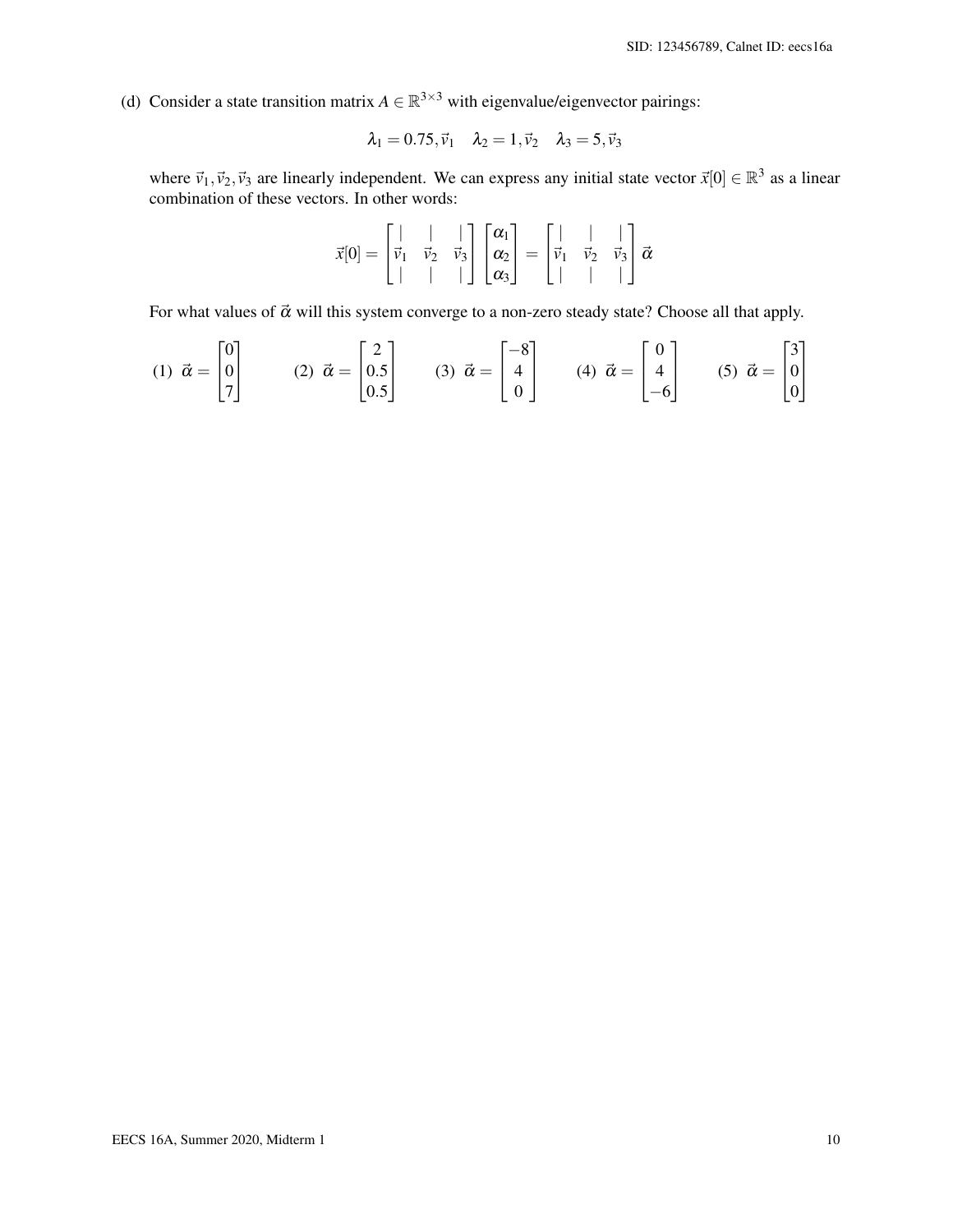#### 10. Simple Functions of a Matrix (12 points)

Characterizing the eigenvalues and eigenvectors of a matrix *A* starts with solving the characteristic equation:

$$
\det(A - \lambda I) = 0
$$

This expression tells us a great deal about the structure embedded in *A*, which we will explore below. Let

$$
A = \begin{bmatrix} 4 & 3 \\ 3 & 1 \end{bmatrix}
$$

(a) Compute the characteristic equation, simplifying it to a polynomial function of  $\lambda$ .

In 1853, mathematicians Arthur Cayley and William Hamilton created a theorem centered around the characteristic equation:

Theorem 0.1: [Cayley-Hamilton] Every square matrix satisfies its own characteristic equation.

We state this theorem without proof. As you advance in your studies of linear algebra and linear systems, you will encounter this theorem again, as well as the tools necessary to prove its correctness, but for now just take this as a fact. For this section, we give you a new matrix *B*:

$$
B = \begin{bmatrix} 2 & 1 \\ 1 & 3 \end{bmatrix}
$$

The characteristic equation for this matrix is  $\lambda^2 - 5\lambda + 5 = 0$ . What does it mean that a matrix should satisfy its own characteristic equation? The equation above is a function of  $\lambda$ , but what if we made it a function of *B*?

- (b) What does the Cayley-Hamilton Theorem imply about the expression  $B^2 5B + 5I$ ? Select all that apply.
	- (1) It equals  $\lambda$
	- (2) It is composed of the eigenvectors of *B*
	- (3) It is undefined
	- (4) It equals *B*
	- (5) It equals  $\begin{bmatrix} 0 & 0 \\ 0 & 0 \end{bmatrix}$
- (c) Use the Cayley-Hamilton Theorem to compute  $2B^3 10B^2 + 10B 2I$ .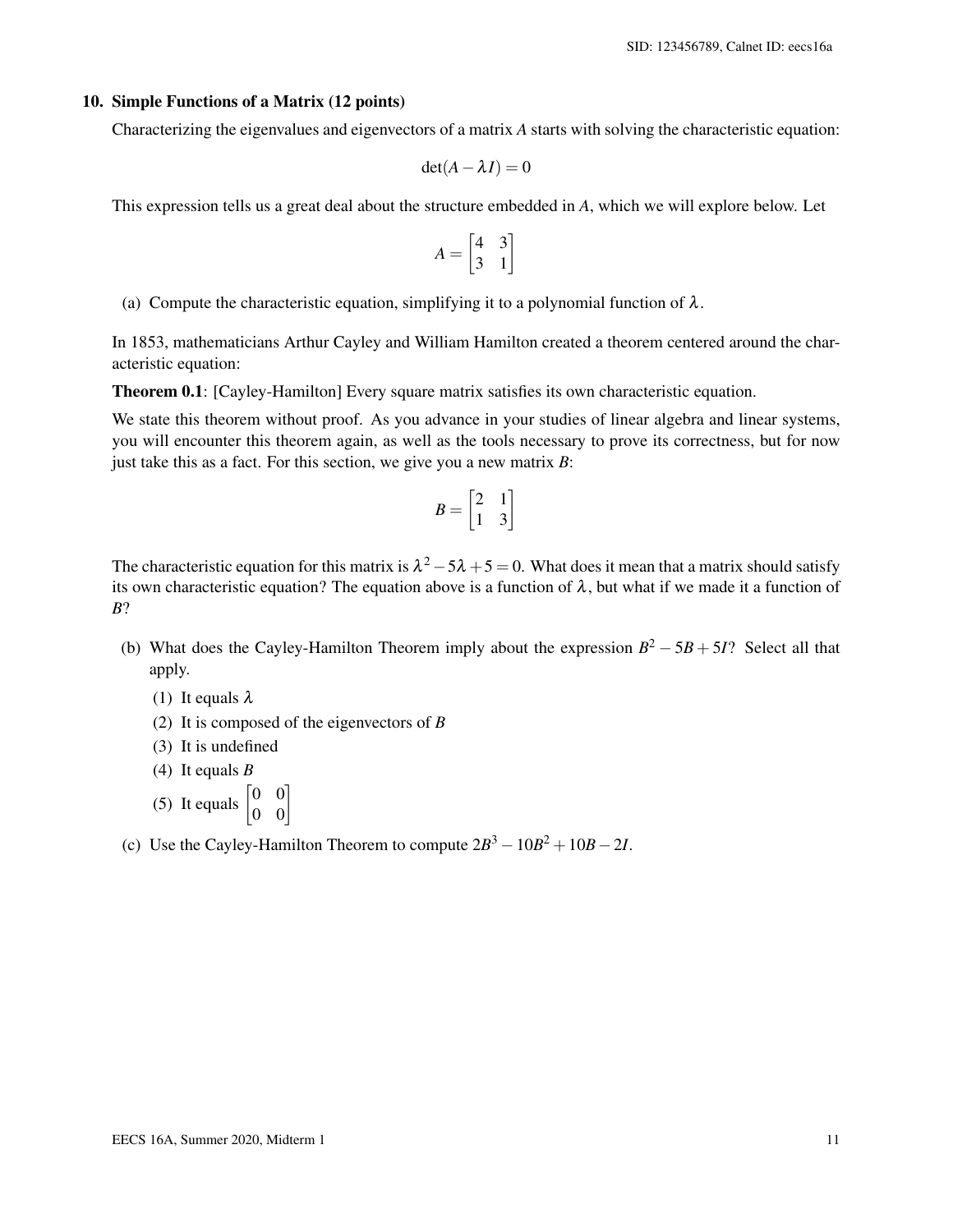#### 11. A (Solar) System Far, Far Away (20 points)

As a wandering bounty hunter, you have recently purchased a spaceship, Swordfish I, initially positioned at  $(x_0, y_0, z_0)$ , which can be moved to some final position  $(x_1, y_1, z_1)$ , where the motion is characterized by matrix *A*.

(a) Assume that  $(x_0, y_0, z_0)$  and  $(x_1, y_1, z_1)$  are related by

$$
A\begin{bmatrix} x_0 \\ y_0 \end{bmatrix} = \begin{bmatrix} x_1 \\ y_1 \\ z_1 \end{bmatrix}, \text{ where } A = \begin{bmatrix} 5 & 10 \\ -4 & -8 \\ 13 & 26 \end{bmatrix}.
$$

 $\sqrt{ }$ *x*1 1

- *y*1 does not depend on *<sup>z</sup>*0. Choose all the options that are true.
- $\mathbf{r}$ *z*1
- (1) The rows of *A* are linearly independent.
- (2) The columnspace of *A* is a subspace of  $\mathbb{R}^3$ .
- (3) The columns of *A* are linearly independent.
- (4) The rank of *A* is 2.
- (5) The columns of *A* span the entire  $\mathbb{R}^3$ .
- (b) You want to be able to navigate to any final position  $(x_1, y_1, z_1)$  by choosing your initial position  $(x_0, y_0, z_0)$ . You start with the following equations representing your spaceship:

$$
A\begin{bmatrix} x_0 \\ y_0 \end{bmatrix} = \begin{bmatrix} x_1 \\ y_1 \\ z_1 \end{bmatrix}, \text{ where } A = \begin{bmatrix} 6 & -6 \\ -5 & 0 \\ 15 & -15 \end{bmatrix}.
$$

Consider the set of all possible final positions that can be reached from the set of all initial positions. What geometric object does this set form?

(c) You notice that the final position  $(x_1, y_1, z_1)$  does not depend on the initial *z*-position,  $z_0$ . You upgrade your ship, modifying the matrix *A* by adding a third column. Your upgraded ship obeys the following equations:

$$
A\begin{bmatrix} x_0 \\ y_0 \\ z_0 \end{bmatrix} = \begin{bmatrix} x_1 \\ y_1 \\ z_1 \end{bmatrix}, \text{ where } A = \begin{bmatrix} 0 & 4 & 1 \\ 1 & 0 & 3 \\ 4 & 5 & 0 \end{bmatrix}
$$

Choose all the options that are true.

- (1) The matrix *A* is non-invertible.
- (2) The ship can reach any final position in the  $\mathbb{R}^3$  space, if the right initial position  $(x_0, y_0, z_0)$  is used.
- (3) The columns of *A* form a basis for  $\mathbb{R}^3$ .
- (4) No two unique initial positions  $(x_0, y_0, z_0)$  result in the same final position  $(x_1, y_1, z_1)$ .
- (5) The dimension of the geometric object formed by the set of all possible values of  $(x_1, y_1, z_1)$ exceeds rank of *A*.
- (d) Your upgraded ship opens a lot of doors for you; you decide to go explore the  $(\mathbb{R}^3)$  universe. You don't want to miss a single sight, and hope that all points in the universe will be reachable by your ship. As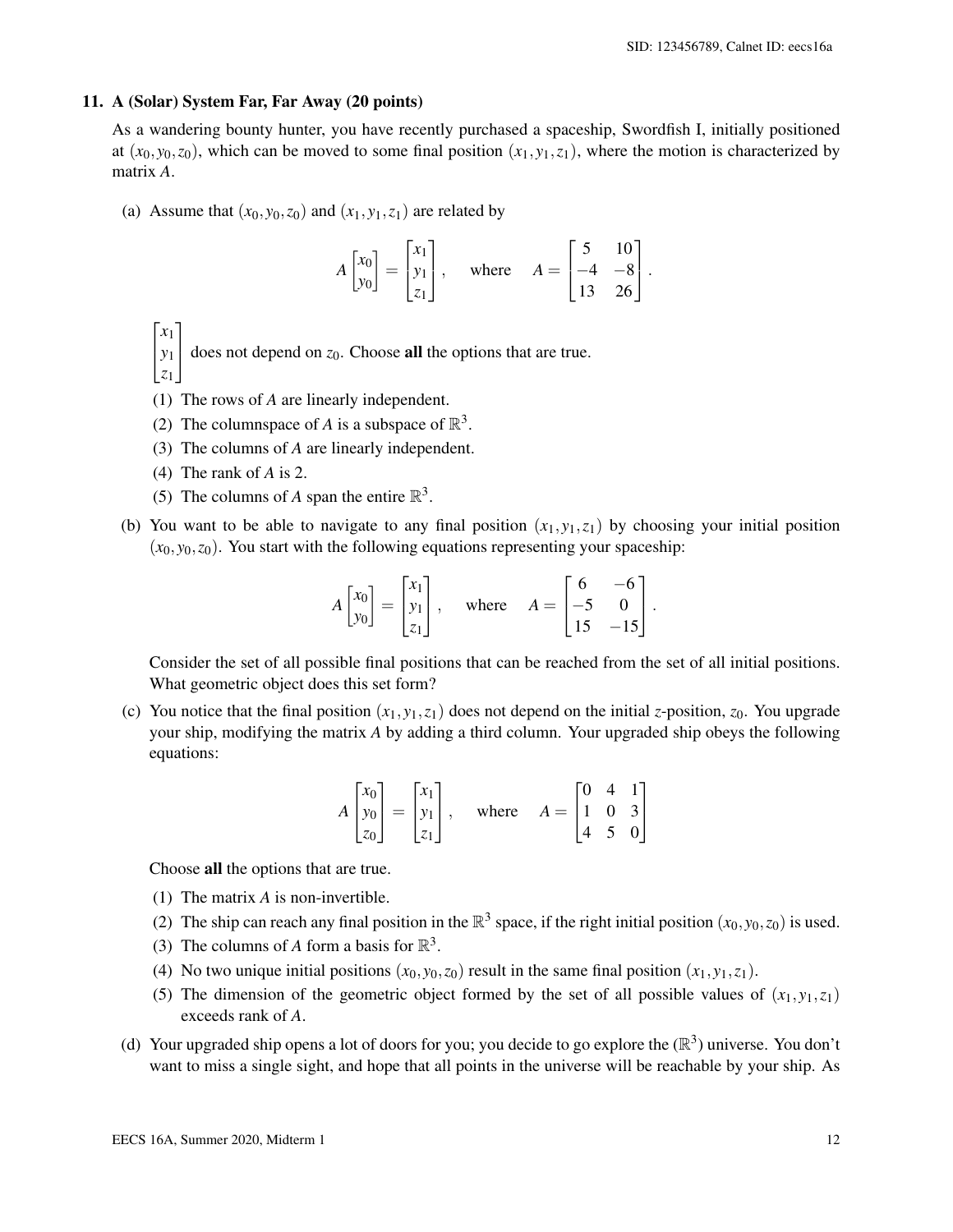$\sqrt{ }$ 

*x*

1

before, you know the current position of your ship can be described by a 3-dimensional vector  $\vec{s} =$  $\mathbf{r}$ *y z*  $\vert \cdot$ 

Your ship's navigation system can be represented by the following model which relates the position to a control input vector  $\vec{u}$ :

$$
\vec{s}=B\vec{u},
$$

You decide to modify the the matrix *B* from its default settings. You would like to choose *B* such that you can reach any possible final position  $\vec{s}$  within  $\mathbb{R}^3$  by controlling the input  $\vec{u}$ , which is not necessarily in  $\mathbb{R}^3$ . Which *B*,  $\vec{u}$  pairs will allow you to explore the whole universe? Choose all the options that work.

(1)  $\sqrt{ }$  $\mathbf{r}$ *x y z* ן:  $\vert$  =  $\sqrt{ }$  $\overline{1}$ 0 5 4 5 1 0 4 1 5 3 0 8 1  $\overline{1}$  $\sqrt{ }$  $\Big\}$ *u*1 *u*2 *u*3 *u*4 1  $\overline{\phantom{a}}$ (2)  $\sqrt{ }$  $\mathbf{r}$ *x y z* 1  $\vert$  =  $\sqrt{ }$  $\overline{1}$ 0 5 4 1 0 4 5 3 0 1  $\mathbb{I}$  $\sqrt{ }$  $\overline{1}$ *u*1  $u_2$ *u*3 1  $\vert$ (3)  $\sqrt{ }$  $\|$ *x y z* 1  $\vert$  =  $\sqrt{ }$  $\overline{1}$  $0 \quad 5 \quad -5$ 1 0 1 5 3 2 1  $\overline{1}$  $\sqrt{ }$  $\overline{1}$ *u*1 *u*2 *u*3 1  $\overline{1}$ (4)  $\sqrt{ }$  $\mathbf{r}$ *x y z* ן:  $\vert$  =  $\sqrt{ }$  $\overline{1}$  $0 \quad 5 \quad 5 \quad -5$ 1 0 1 1 5 3 8 2 1  $\overline{1}$  $\sqrt{ }$  *u*1 *u*2 *u*3 *u*4 1  $\begin{matrix} \phantom{-} \end{matrix}$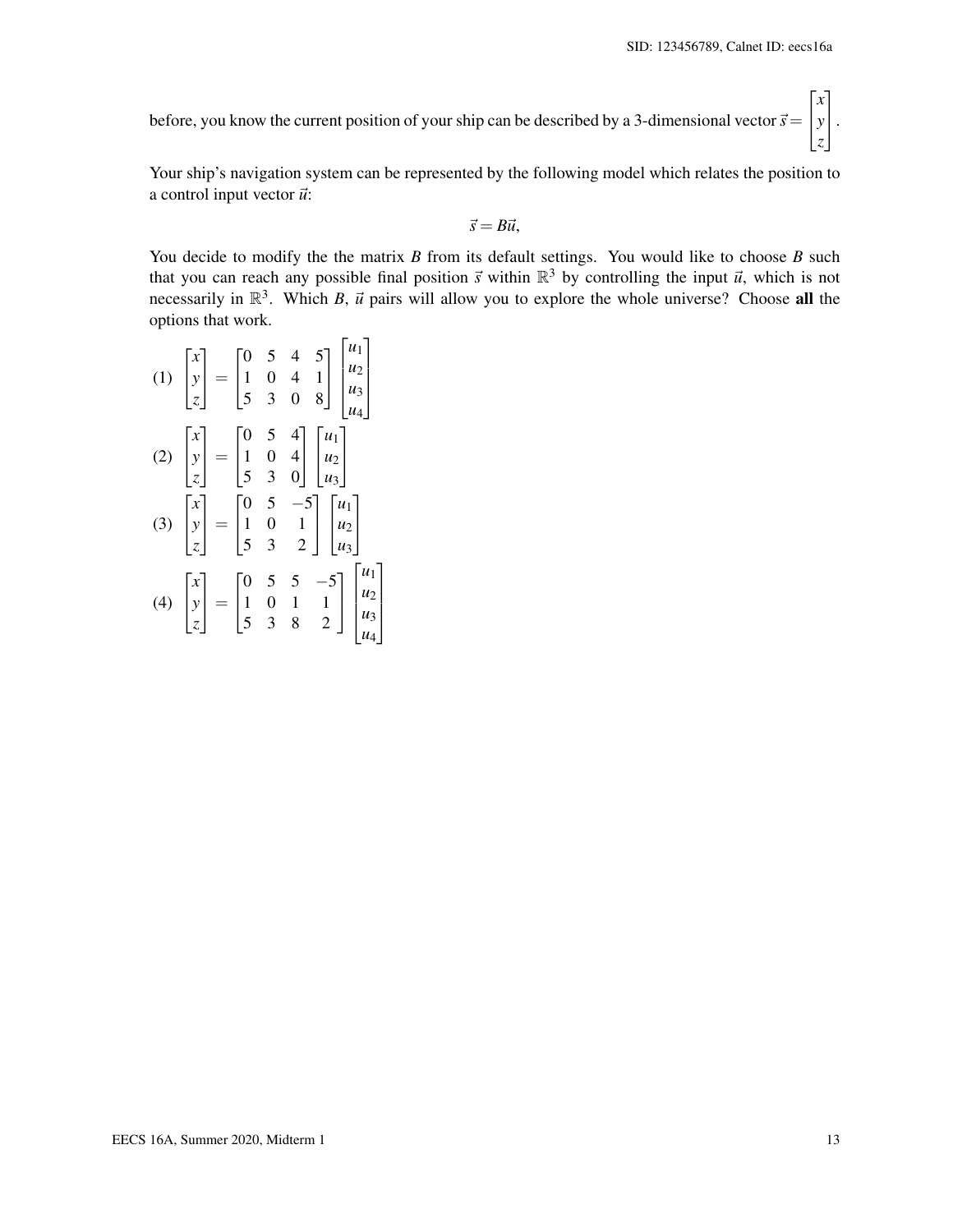(e) You decide to upgrade to a new ship, the Swordfish II, a ship with a system that can be expressed by the following model:

$$
\vec{s}[t+1] = \vec{s}[t] + \vec{b}u[t],
$$

where  $\vec{s}[t]$  is the current position of the ship at time *t*,  $\vec{s}[t+1]$  is the next position of the ship (at time  $t + 1$ ), vector  $\vec{b}$  helps define the motion of the ship, and  $u[t]$  represents a user-controlled scalar input at time *t*. As you fly, you notice another ship, the Hammerhead, with the same flight system getting closer

on your navigation display – at time  $t = 0$  it is at  $(x, y, z) = (-4, 2, 4)$ , that is,  $\vec{s}_{other \text{ ship}}[0] =$  $\sqrt{ }$  $\overline{1}$ −4 2 4 1  $\vert \cdot$ 

You communicate with the captain of the other ship, and realize that:

$$
\vec{b}_{\text{your ship}} = \begin{bmatrix} 1 \\ 0 \\ -1 \end{bmatrix}, u_{\text{your ship}}[t] = -2
$$

$$
\vec{b}_{\text{other ship}} = \begin{bmatrix} -3 \\ -4 \\ 1 \end{bmatrix}, u_{\text{other ship}}[t] = 2
$$

Both ships are on autopilot, so  $u_{\text{your ship}}$  and  $u_{\text{other ship}}$  will not change over time. For which of the following starting coordinates for your ship,  $\vec{s}$ <sub>your ship</sub>[0], if any, is it possible that your ship and the other will collide at some time in the future  $(t > 0)$ ? Select all that apply.

 $(1)$   $(-8, -6, 5)$ (2) (0,10,4)  $(3)$   $(-12,-14,4)$  $(4)$   $(-8, -6, 4)$ (5) (4,18,4)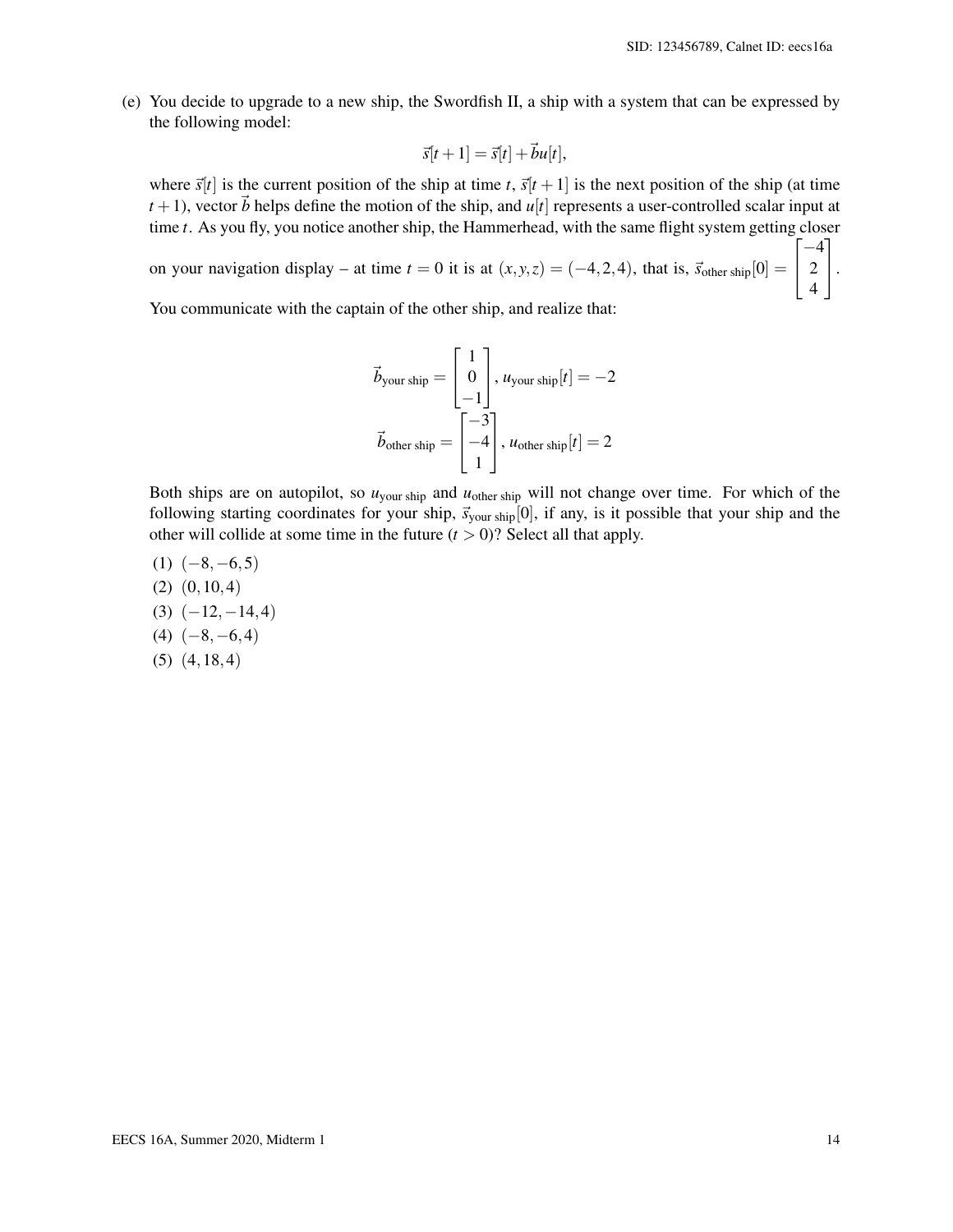# 12. Image Transformation (12 points)

Laura, an aspiring photographer, took a picture of the Golden Gate Bridge last week. However, it didn't turn out as perfect as she wanted it. So, she started using Adobe Photoshop to edit the image. Unfortunately, she left her computer alone for a few minutes and her dog accidentally sat on the keyboard! The image now looks like this.



Figure 2: Image Transformation

No matter what she does, Laura can't seem to get the original image back. However, she figures out that her dog applied a transformation, *T*, to the original image of this form:

| $x_{new}$ |       | $\chi_{orig}$ | $\ast$ | $\ast$ | $x_{orig}$    |
|-----------|-------|---------------|--------|--------|---------------|
| $y_{new}$ | $= T$ | 'orig         |        |        | <b>Y</b> orig |
|           |       |               |        |        |               |

(a) Laura asks her friend for help and together they determine 3 out of the 6 unknowns of the the transformation matrix that was applied:

$$
T = \begin{bmatrix} 3 & t_1 & t_2 \\ t_3 & 1 & 6 \\ 0 & 0 & 1 \end{bmatrix}
$$

Laura measures the following pairs of pixel locations:

| $(x_{orig}, y_{orig})$ | $(x_{new}, y_{new})$ |
|------------------------|----------------------|
| (1,1)                  | (14, 9)              |
| (2,1)                  | (17, 11)             |
| (5,2)                  | (32, 18)             |
| (3,4)                  | (38, 16)             |

Use this information to solve for the remaining unknowns in the matrix *T*.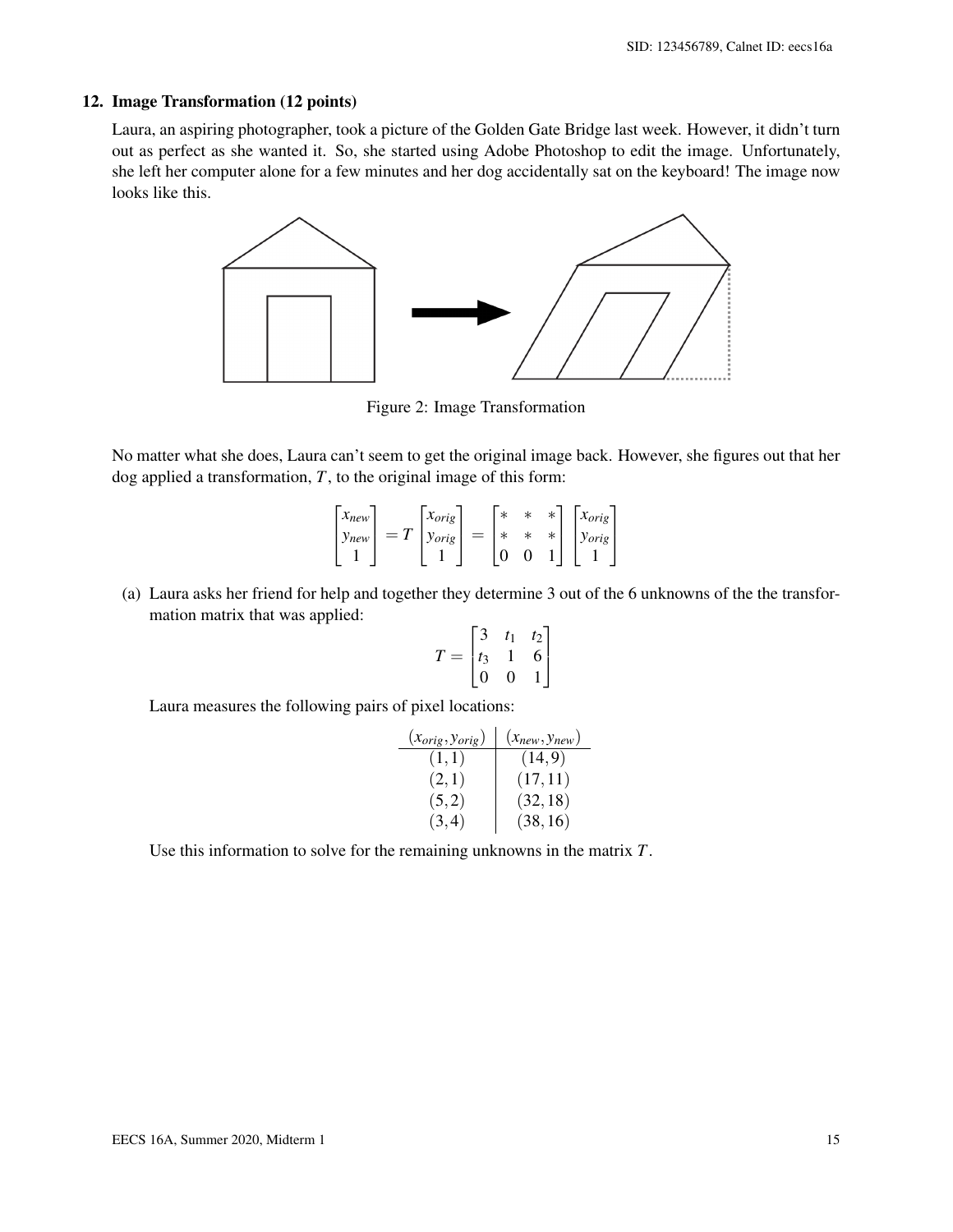(b) Now that Laura knows the transformation her dog applied, she decides to try to undo the transformation using its inverse. However, she's not sure if the inverse is unique.

Prove that if *R* and *X* are both inverses of *T*, then  $R = X$ . Assume that *R*,*X*, and *T* are all  $n \times n$ matrices. Finish the proof by filling in the blanks from the options below. Remember, each equation should follow directly from the previous equation in the proof. Options can be used more than once.

$$
XT = I
$$
  
\n? | ? | ? = ? | ?  
\n
$$
XI = R
$$
  
\n
$$
X = R
$$

- (1) *T* (2) *R* (3) *X* (4) *I*
- (c) Laura sets up an augmented matrix of the form

$$
\left[\begin{array}{c|c}T & X\end{array}\right]
$$

where *T*, *R*, and *X* are all  $4 \times 4$  matrices. After applying Gaussian Elimination, Laura gets the following augmented matrix:

$$
\left[\begin{array}{c|c} I & R \end{array}\right]
$$

What equation did she show to be true?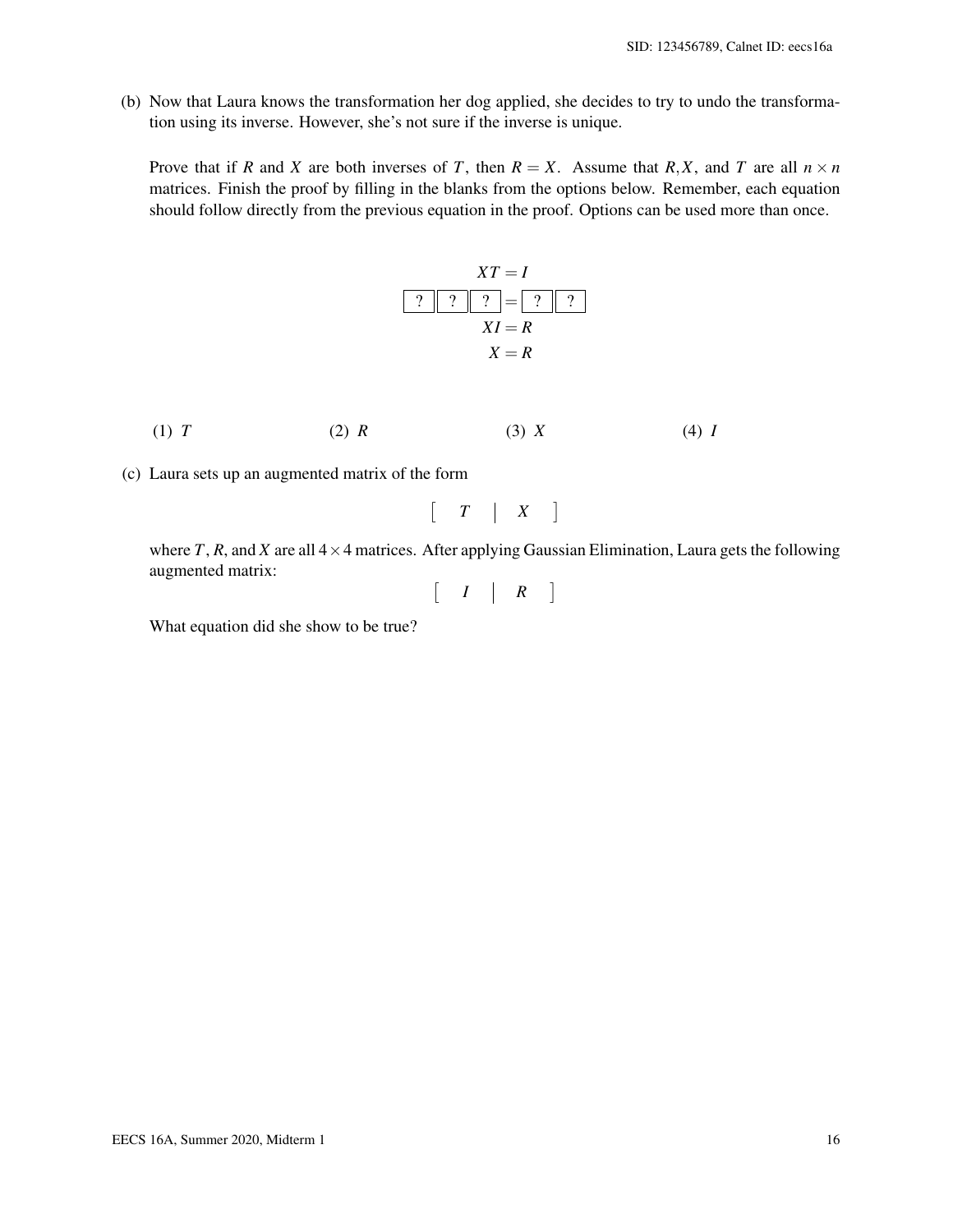# 13. Blurry Images (16 points)

Let  $\vec{x} \in \mathbb{R}^n$  be a sharp image. We use a camera to take a picture of  $\vec{x}$ , but our camera is out of focus so our captured image,  $\vec{y} \in \mathbb{R}^n$ , is blurry. We can represent the blurring function as a linear transformation, *B*:

 $\vec{v} = B\vec{x}$ 

Can we get back the sharp image from our blurry measurement? Examining the nullspace of *B*, denoted  $N(B)$ , will help us find out!

(a) Suppose we know that there are two sharp images,  $\vec{x}_1$  and  $\vec{x}_2$ , that both result in the same blurry image ~*y*.

$$
\vec{y} = B\vec{x}_1 \qquad \vec{y} = B\vec{x}_2
$$

Select all of the statements that are always true for any  $\vec{x}_1$  and  $\vec{x}_2$ . Assume  $\vec{y}$  is nonzero.

- $(1)$   $(4\vec{x_1} + 10\vec{x_2}) \in N(B)$  $(2)$   $(-8\vec{x_1} + 8\vec{x_2})$  ∈  $N(B)$ (3)  $(2\vec{x_2} - 2\vec{x_1}) \in N(B)$  $(4)$   $(2\vec{x_2} - 18\vec{x_1}) \in N(B)$ (5)  $\vec{x}_2 \in N(B)$
- (b) Suppose we know that

$$
\begin{bmatrix} -3 \\ 5 \\ 3 \end{bmatrix} \in N(B) \quad \text{and} \quad \vec{x} = \begin{bmatrix} 13 \\ -11 \\ 10 \end{bmatrix} \text{ is a solution to } \vec{y} = B\vec{x}.
$$

Find a different image  $\vec{w}$ , where  $\vec{w} \neq \vec{x}$ , that is guaranteed to satisfy the measurement (e.g.  $\vec{y} = B\vec{w}$ ).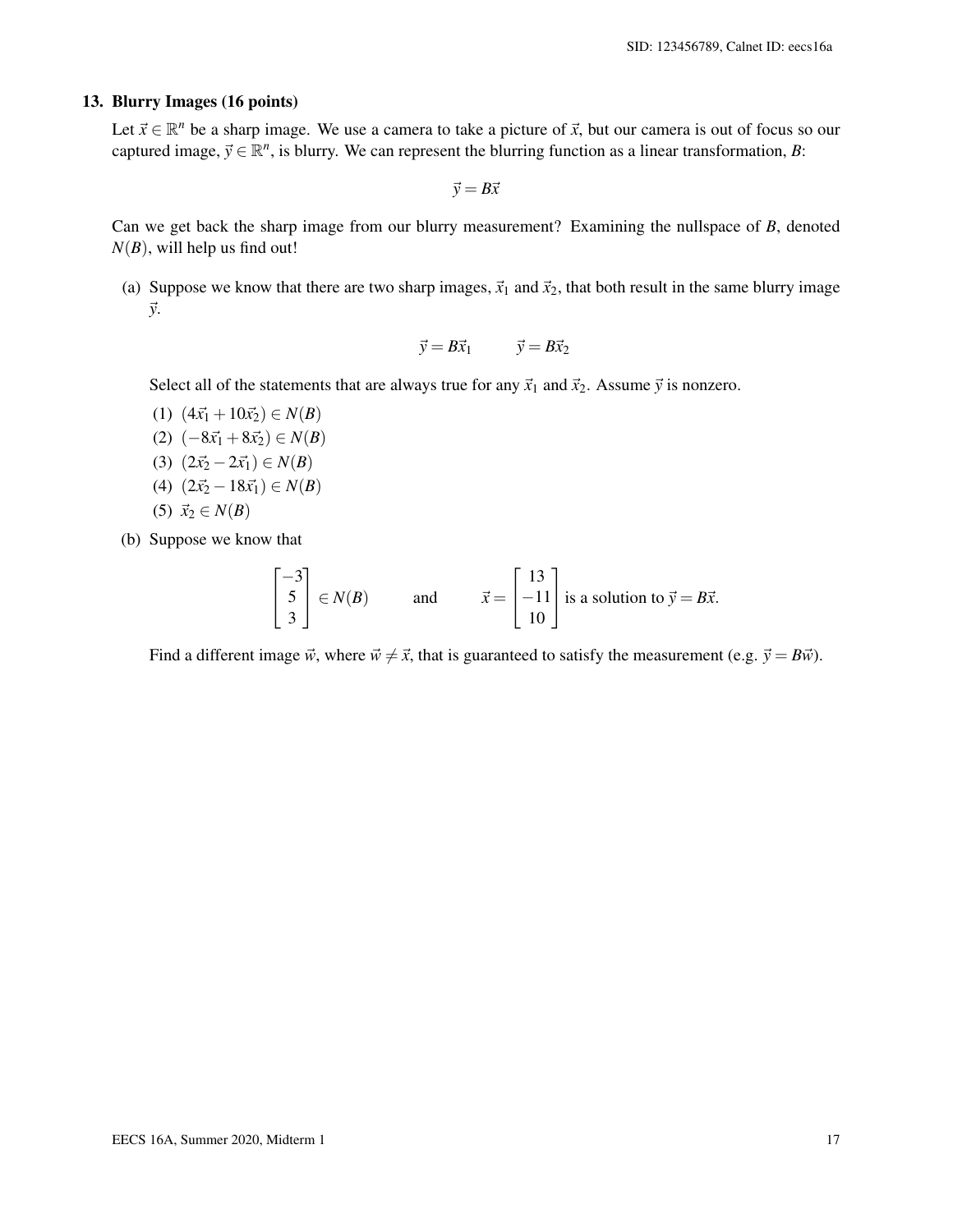Your friend suggests you try changing the nullspace of the blurring operator by applying an invertible linear transformation after capturing the image.

In the next two parts, you'll prove that

$$
N(AB) = N(B)
$$

for an invertible matrix *A* where  $A, B \in \mathbb{R}^{n \times n}$ .

(c) First we'll show that any vector  $\vec{v}$  in the nullspace of *B* is also in the nullspace of *AB*. Complete the proof by filling in the question marks from the bank of options below. Each step should follow logically from the previous step, and each step can only be used once at most.

| $\vec{v} \in N(B)$  |
|---------------------|
|                     |
|                     |
|                     |
| $\vec{v} \in N(AB)$ |

Options:

| $A: A\vec{v} = \vec{0}$                     | $\begin{bmatrix} \mathbf{B} : \mathbf{A} \vec{v} B = \vec{0} \end{bmatrix}$ | $B\vec{v}=\vec{0}$<br> C:                    |
|---------------------------------------------|-----------------------------------------------------------------------------|----------------------------------------------|
| $\vec{v} = B^{-1}\vec{0}$<br>$\mathbf{D}$ : | $\mathbf{E}$ : $AB\vec{v} = A\vec{0}$                                       | $BA\vec{v} = \vec{0}$<br>$\mathbf{F}$ :      |
| $A\vec{0}=\vec{v}$<br>G:                    | $H: B^{-1}B\vec{v} = B^{-1}\vec{0}$                                         | $B\vec{v} = A^{-1}\vec{0}$                   |
| <b>J:</b> $A^{-1}AB\vec{v} = A^{-1}\vec{0}$ | $\mathbf{K}$ : $B^2 \vec{v} = B \vec{0}$                                    | $B\vec{v} = \vec{0}A^{-1}$<br>$\mathbf{L}$ : |
| $\mathbf{M:} \qquad AB\vec{v} = \vec{0}$    | $\mathbf{N:}$ $A\vec{v} = B^{-1}\vec{0}$                                    | <b>O:</b> $B\vec{0} = \vec{v}$               |

*To enter your answer in Gradescope, type the 3 letters corresponding to your choices in order. For example, if your answer is the first row of choices (in order), type "ABC" in Gradescope. To leave a spot blank, type "?" in that spot. For example, "A?B" indicates that you are not making a choice for the second unknown. Remember, there will be no additional penalty for incorrect answers.*